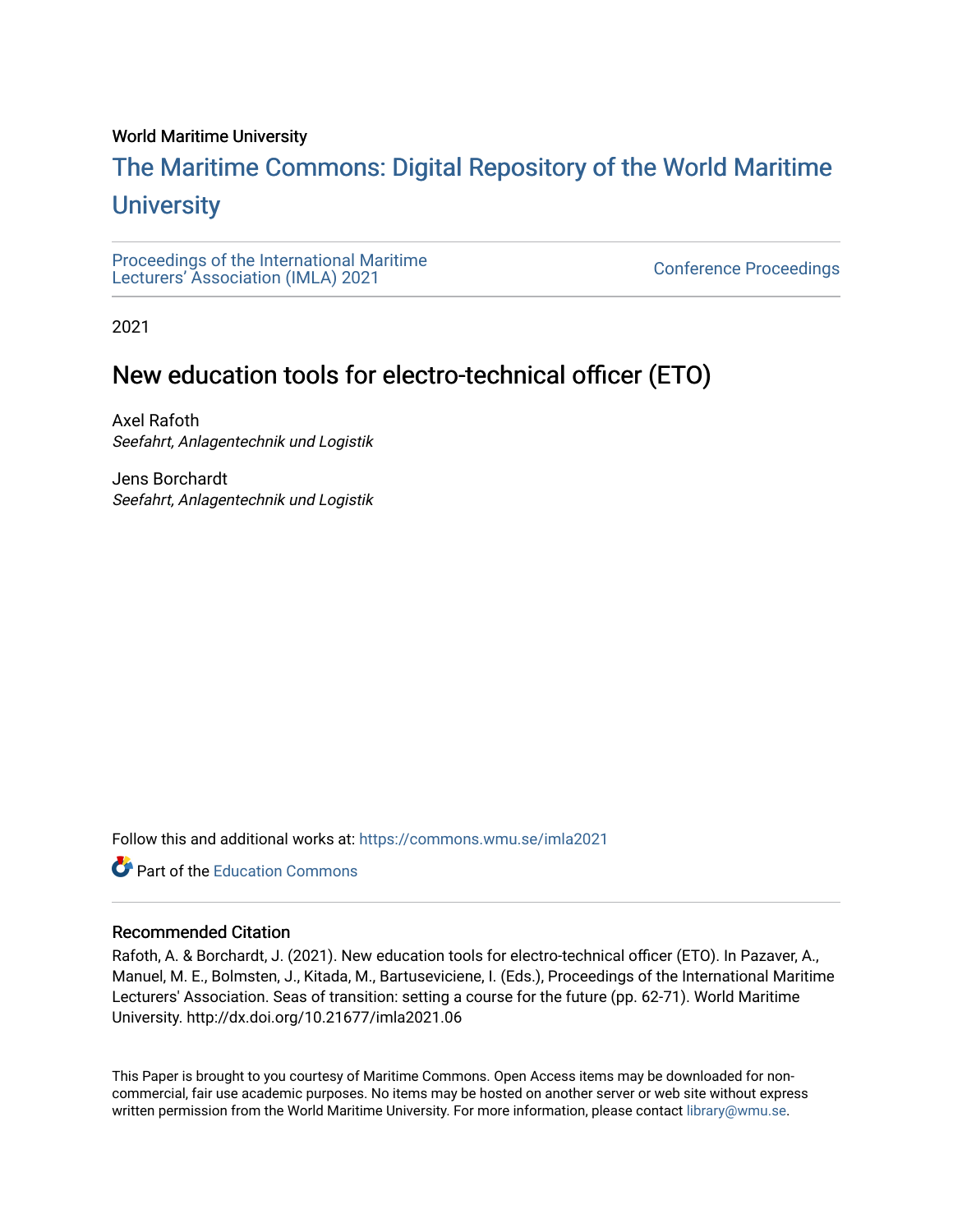http://dx.doi.org/10.21677/imla2021.06

### **New education tools for Electro-Technical Officer (ETO).**

#### **Axel Rafoth ²; Jens Borchhardt ³**

²Professor, Dr.-Ing., ³ Master of Business Administration, both *University of Applied Sciences, Technology, Business and Design Wismar (UW), Dpt. Maritime Studies, Systems Engineering and Logistics (MSL), Rostock Warnemünde Rostock, Warnemünde*  axel.rafoth@hs-wismar.de; jens.borchhardt@hs-wismar.de

**Abstract :** Electrical systems in seagoing ships have been rapidly developed and changed over the last years. Not only in passenger ships large scale electrical drives have been implemented. The number and the complexity of electrical consumers has also increased significantly. Based on Manila amendment 2010 STCW focus is set on new developments on board and so influenced the newer education path for electro-technical officer (ETO). This paper should give ideas for useful experimental setups to prepare trainees for their future job onboard. Focus is set to laboratory, practical education to be defined more detailed.

**Keywords**: electro-technical officer ETO, education, laboratory

#### **Introduction**

Electrical systems in seagoing ships have been rapidly changed in the last years. Not only in passenger ships large scale electrical drives have been implemented. The number and the complexity of electrical consumers has also increased significantly.

Control systems have grown from a handful of sensors with local alarms to more than 10,000 sensors per ship with online connection to fleet monitoring centres. So the normal education path for ship operating officers is not sufficient any more. Even more green technology will not work without automation. According to this development, the Manila amendments to the STCW has defined a special training course for ships electrical engineers, the so called Electrotechnical officer (ETO).

The paper is intended to provide a view of the development on board and the influence of these changes in technology that have to come into the current curriculum and the laboratory equipment. Here we want to show experiences after five years of educating ETO. Many of our finalists have been in contract with cruising companies like AIDA from Carnival corporation already at the beginning of their studies.

#### **Definitions - Manila amendment 2010 STCW**

Definitions for electrical training in the widely more general defined requirements of the Manila amendment 2010 STCW: when the company is requested to carry an electro-technical officer they should comply with the new competency requirements under A-III/6.

electrical equipment:

- a) generator and distribution systems
- b) preparing, starting, paralleling and changing over generators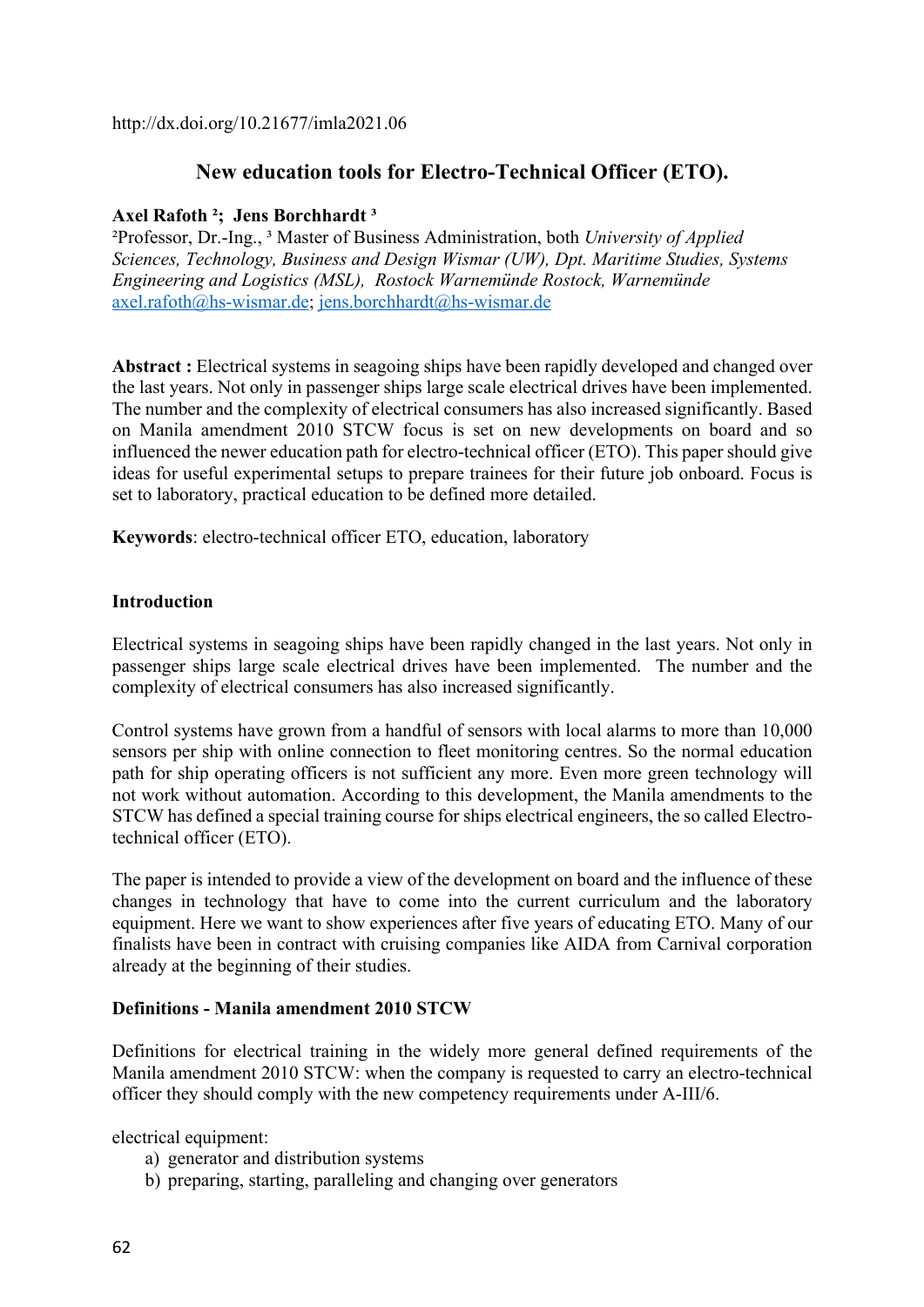- c) electrical motors including starting methodologies
- d) high-voltage installations
- e) sequential control circuits and associated system devices, electronic equipment:
- f) characteristics of basic electronic circuit elements
- g) flowchart for automatic and control systems
- h) functions, characteristics and features of control systems for machinery items, including main propulsion plant operation control and steam boiler automatic controls

control systems:

- a) various automatic control methodologies and characteristics
- b) Proportional–Integral– Derivative (PID) control characteristics and associated system devices for process control

Function and performance tests of equipment and their configuration:

- 1 monitoring systems
- 2 automatic control devices
- 3 protective devices
- 4 The interpretation of electrical and simple electronic diagrams

All this has been implemented into the original course set up at the UW right from the introduction of the ETO course five years ago. In order to take into account on the one hand the educational program of technicians for maritime ships operation and on the other hand the increasing number of electrical systems on board, the electrical content of the teaching plan has been widely expanded.

To ensure proper electrical knowledge of the ETOs, the first two years of the course are held in the faculty of electrical engineering in UW together with students of electrical engineering. The last two years of the ETO course will be completed in the department of maritime studies in Warnemünde. Due to the fact that marine industry and marine transportation is a worldwide business, many education centers offer maritime education and some of them also offer courses for ETO.

Some examples are here:

o Lithuania, Lithuanian Maritime Academy

(https://ec.europa.eu/ploteus/en/content/marine-electrical-engineering)

- o Southampton, The Corporation of Trinity House
- o Greek Maritime Academies, Merchant Marine Academy of Makedonia,

Marine Engineering Department

- o Ghent, Belgium, MSc in Electromechanical Engineering Maritime Engineering (finished)
- o Croatia Split: Croatia is the University of Split, Faculty of Electrical Engineering, Mechanical Engineering and Naval Architecture, MSc in Marine Electrical Engineering Technologies

Master in Maritime Electrical Engineering and Communication Technologies

- o Gdynia, Faculty of Electrical Engineering
- o Paço de Arcos, Portugal, Bachelor Degree Maritime El. Engineering
- o Further offers in EU here: https://www.marinetraining.eu/provideroverview

Training skills for the 21st-century in Marine Engineering Technology is not a closed process, it needs lifelong learning in the maritime context. This is also valid for teachers.The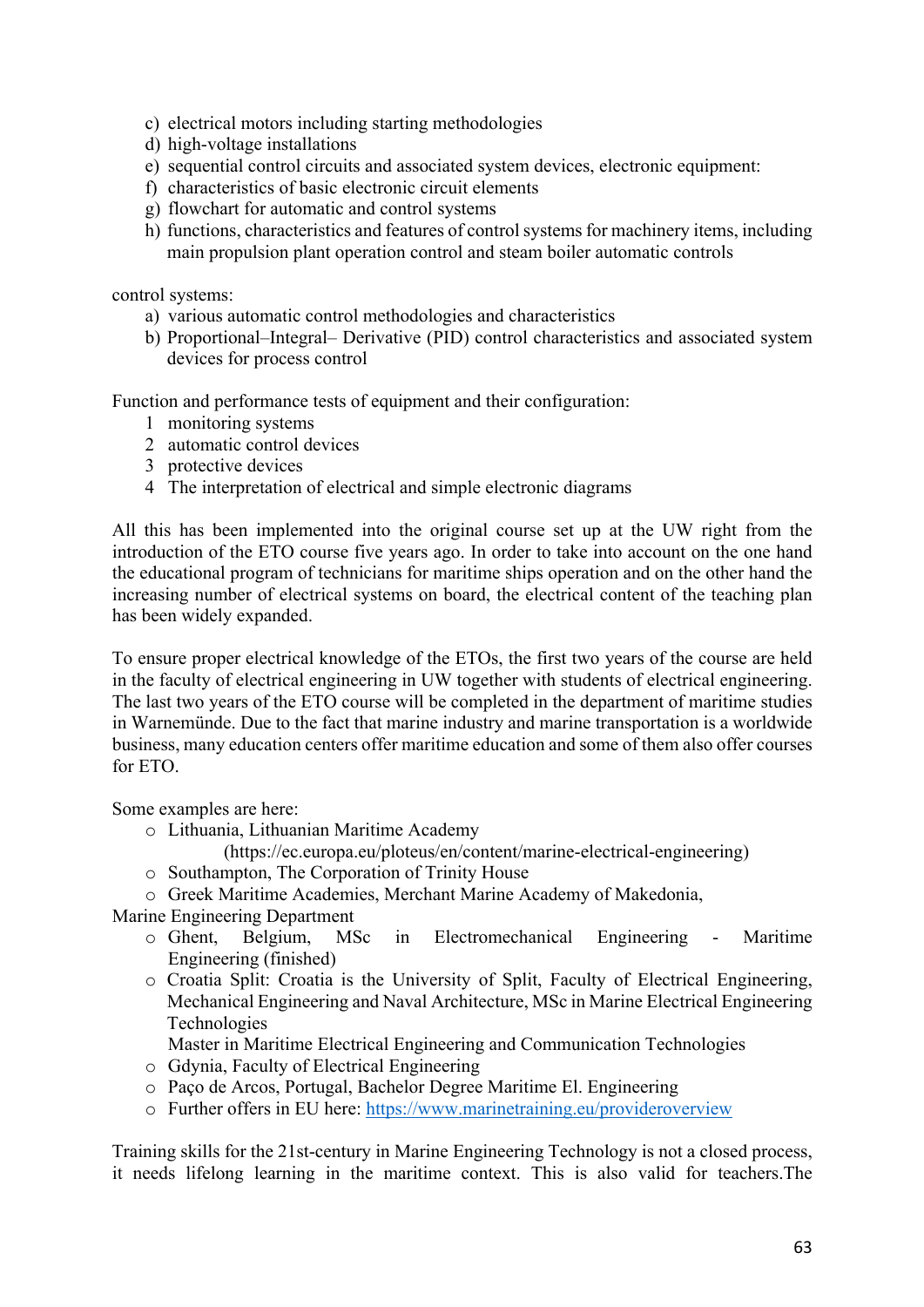requirements for ETOs future knowledge also require Engine Room Simulator (ERS) training. This will need continuous development of ERS, which also allows application for research and development. The typical classroom for engine control rooms usually look like the following:



*Figure 1:* Gdynia Reproduced from Internet (https://umg.edu.pl/en/studies-faculty-electricalengineering)



*Figure 2:* Lithuanian Maritime Academy Reproduced from Internet

However, if we look into STCW/Manila we find here: "Manage operation of electrical and electronic control equipment" we find only general: "Marine electro technology, electronics, power electronics, automatic control engineering and safety devices". There is no list of components given. One of the most growing areas of technology is, in the eyes of UW, not covered: Power electronics and Power management as well; here a lot of new components enter the ships as:

- widely extended complex power management systems including automatic power recovery after Black Out
- large scale frequency converters in ships drives
- Frequency converter for auxiliary drives like any pumps or fans
- Exhaust gas scrubbers and washing systems and their controls,
- Batteries, power controllers and chargers for hybrid drives
- Electrical Starters for diesel Engines (e.g. Emergency generator)
- Ignition systems for LNG engines
- Automatic and manual operated electrical shore connection systems

To teach the required content practically it is very difficult to get access to proper experimental setups. Therefore, simulation is preferred.

This is valid for Power Systems as well as for all Automation Systems. UW and here MSL has invested in a number of modern experiments in recent years: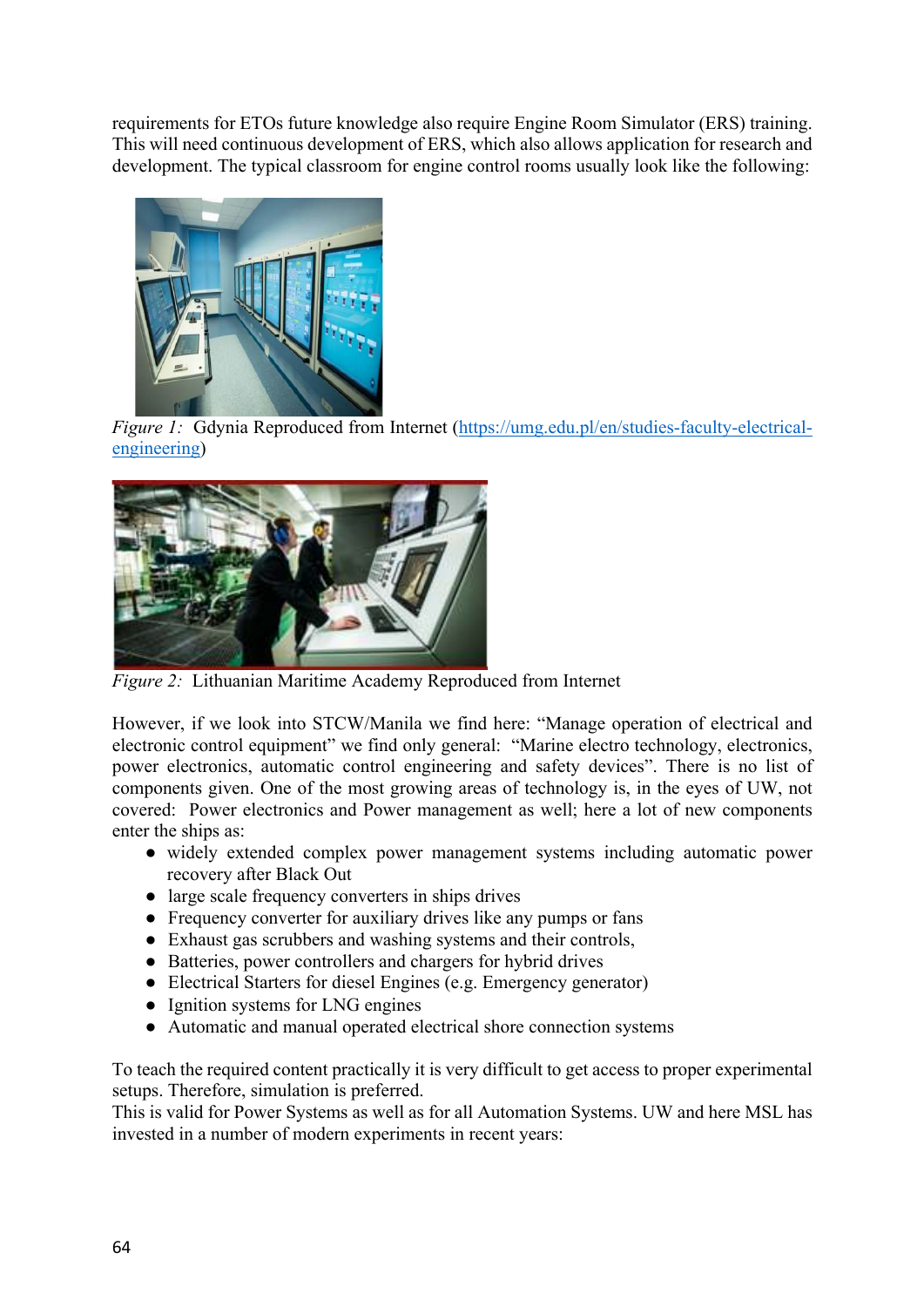- 1 The first new setup is a frequency converter with an Asynchronous Motor and a load generator. Here the students get familiar with commissioning of FCs, the input of parameters and the definition of limitations and protection functions.
- 2 A current source converter (CSI) used in a shaft generator system has been available. Due to the fact that a cycle converter has the same structure, this has been adopted to simulate a drive system also.
- 3 One setup presents a ship's drive with a double winding motor, a second part simulates a POD drive.
- 4 One experiment on electrical starters including measurements at a real test setup
- 5 Ships Engine Simulator experiments with updated models for hybrid ships and on board Power Management Systems (PMS)
- 6 Regenerative systems consisting of solar cell, fuel cell, batteries, heat store and/or hydrogen storage experiment

#### **CSI Drive (cycloconverter)**

Synchronous generator = Drive, here active power can be taken out by windings (shaft generator operation) or taken out by Shaft (CSI electrical motor drive)



*Figure 3:* CSI drive/Shaft generator schematic

FC setup: frequency converter (ABB ACS 800) with an asynchronous motor and a load generator. Training content:

- Commissioning under aspect of cable routing, check lists (ABB manual),
- input of parameters, priority of limitations.
- Investigation of incremental encoder and its signals
- Parameter input for protection, functions, adaptation to process, soft starting drive.
- Showing electrical values from FC using digital storage oscilloscope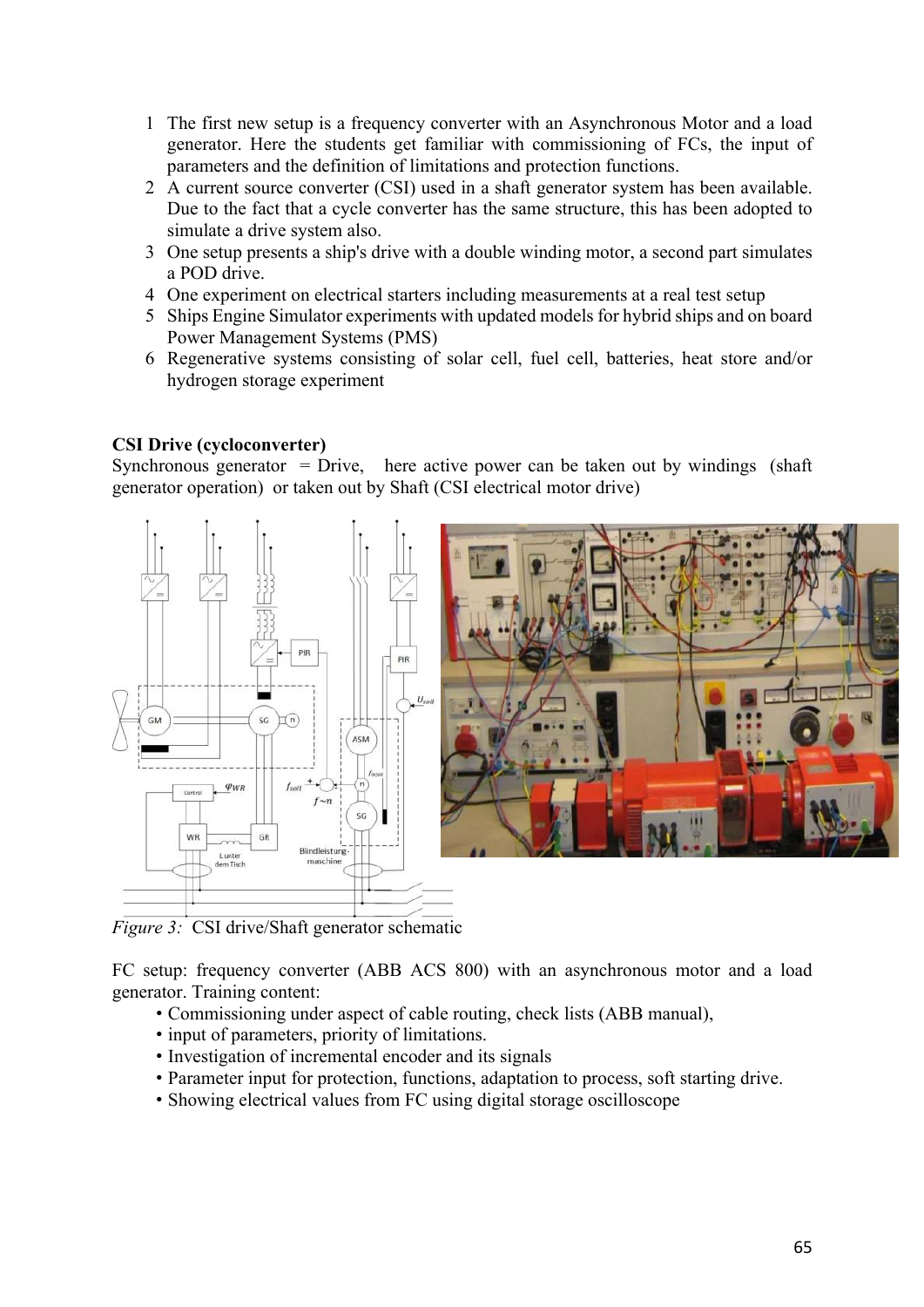

*Figure 5:* frequency converter (ACS 800) with Asynchronous Motor in Box

# **Ships drives**

two Ships drives, controlled

locally or

remote (MKR), having ramps, and limitations, logging functions

a) tandem Siemens drive with supplying 3 winding transformer

b) ABB Azipod drive with ABB ACS 800 FC



*Figure 6:* Tandem drive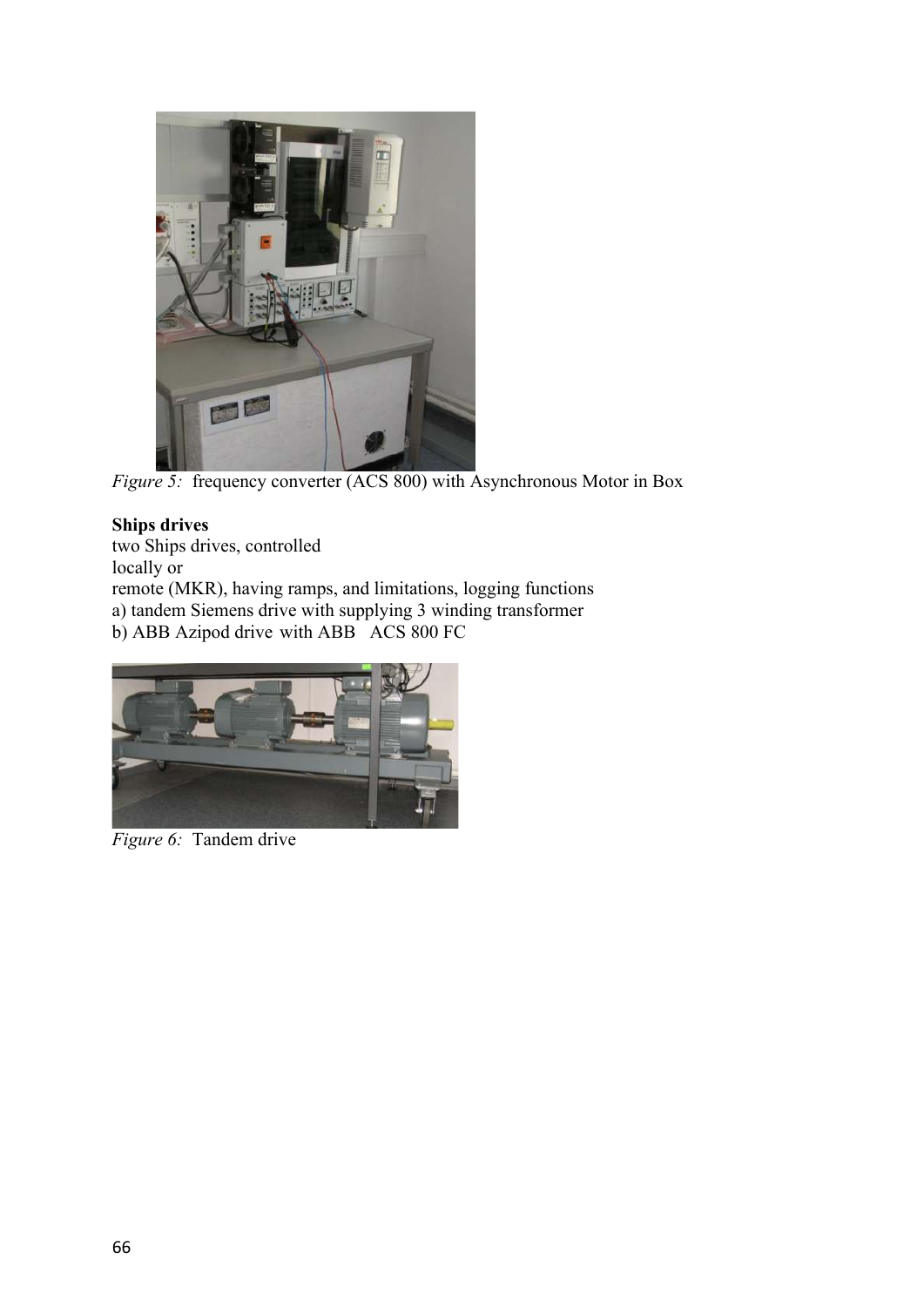

Figure 7: scheme panel



BUS controller of tandem Siemens drive

*Figure 8:*  Bus System in use adopted from Siemens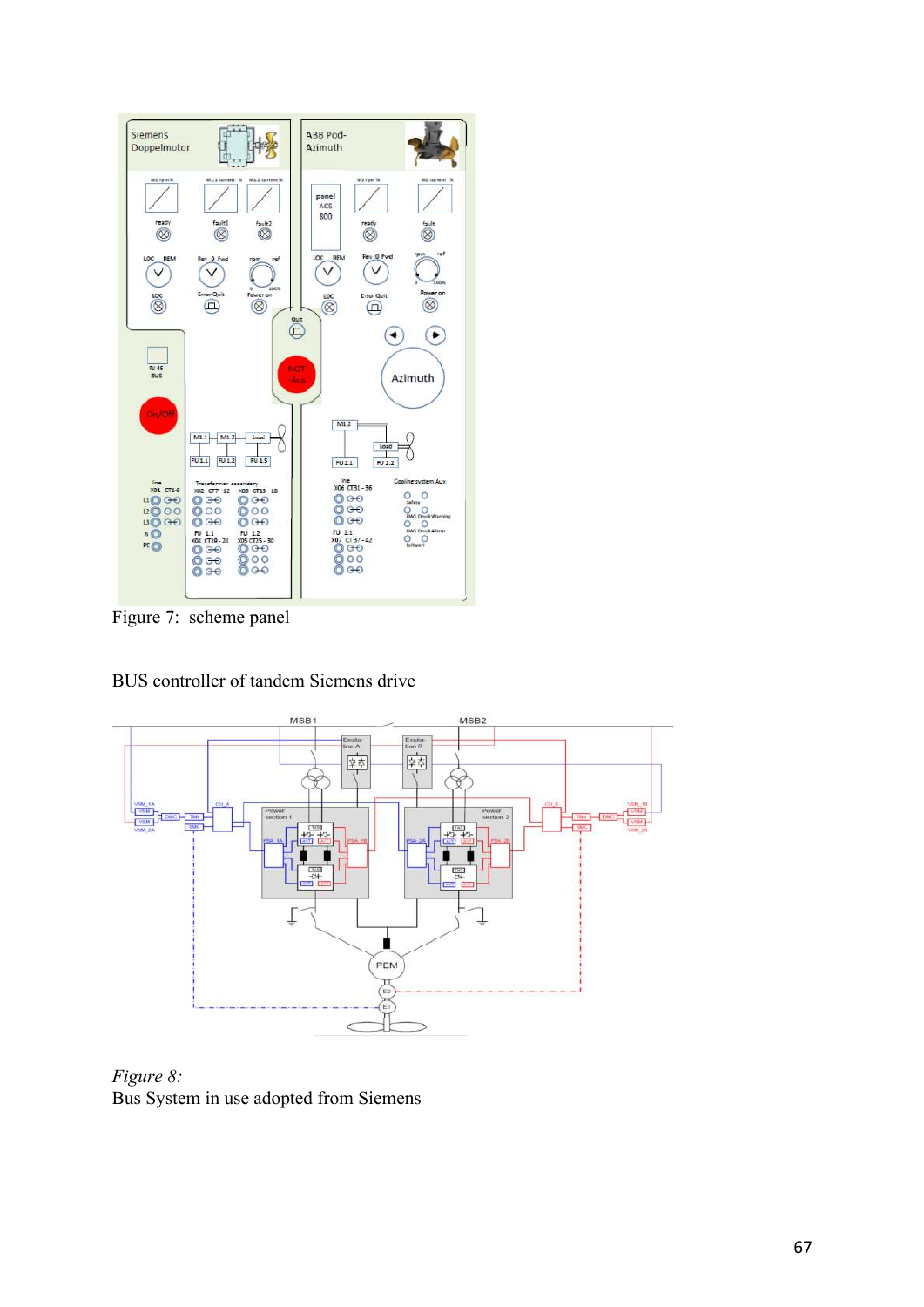

*Figure 9*: power diagram



*Figure 10:* Drive overview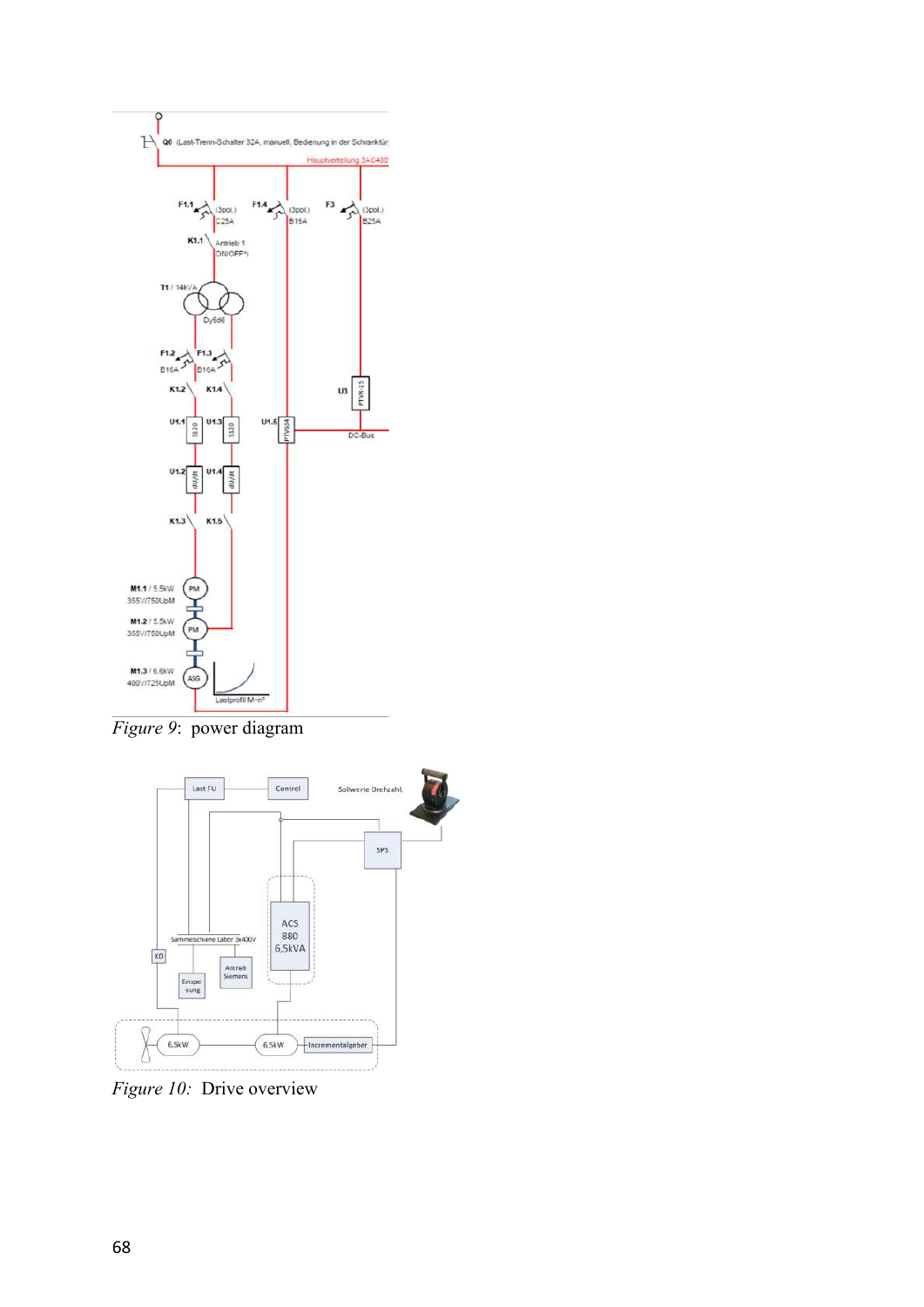

*Figure 11:* remote control panel

# **PMS model definition**

Generators and E-motors are modelled by power balance (efficiency about 1) Diesel generators are already available in Ships engine simulator (SES). To model PMS under operation, they have to comprise power consumption of auxiliary systems like pups, fans, batteries, scrubbers etc.

Total accuracy is not the most important result, but tendency has to be right. So different scenarios can be compared. (e.g. shore power supply, sea mode, available power reserve as a parameter)



*Figure 12:* PMS model

### **System 2 Hybrid ship system**



*Figure 13:* hybrid ships model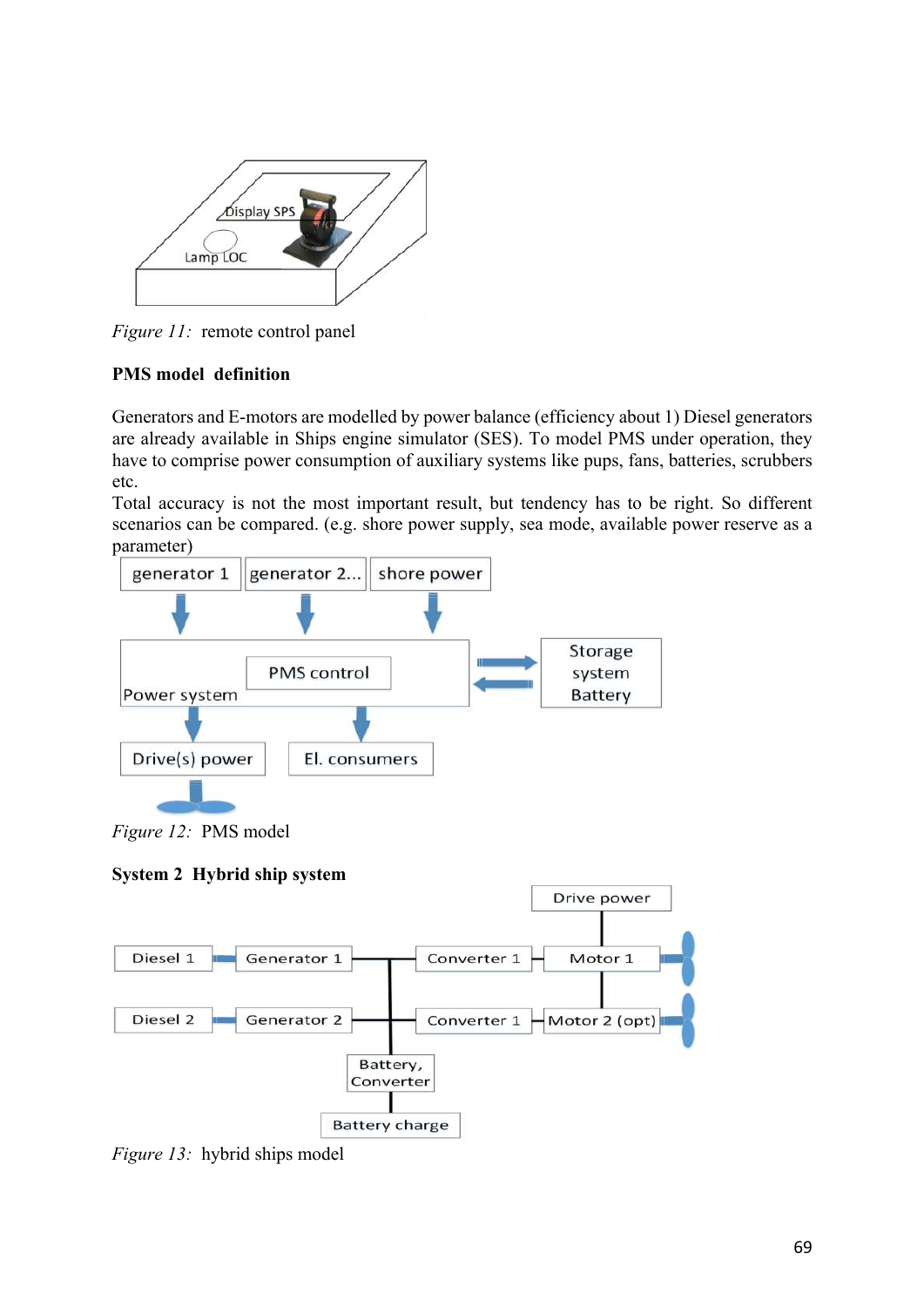Influence of time table (ships speed) and route on charging cycles and thus battery aging can be estimated.



*Figure 14*: ships power definition system

#### **Laboratory test - power recovery after Black Out**

- a) with PMS
- b) without PMS

Ships engine simulator from Siemens is available for such tests.

So the automation system model is very close to reality due to the same human machine interface (HMI).

In preparation of this experiment/simulation students get familiar with generator protection functions including short circuit at a stand alone Stamford generator and control panel.



*Figure 15:* PMS picture Reproduced from Siemens Simulator Manual